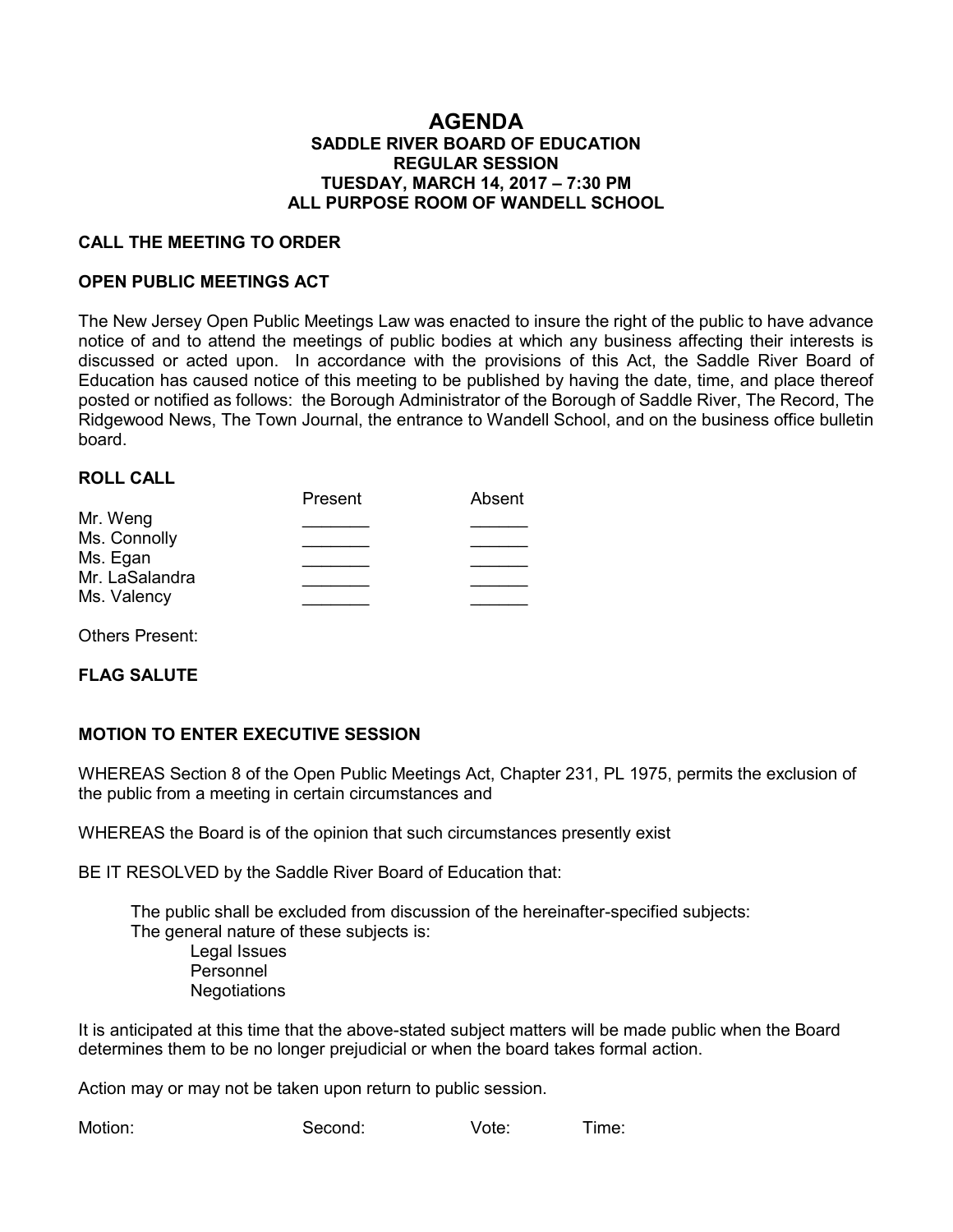## **MOTION TO ADJOURN EXECUTIVE SESSION**

| Motion: | Second: | Vote: | Time: |
|---------|---------|-------|-------|
|         |         |       |       |

## **APPROVAL OF THE MINUTES:**

Motion to approve the minutes of the following meetings: February 7, 2017 Work & Regular Sessions February 7, 2017 Executive Session March 7, 2017 Special Session March 7, 2017 Executive Session

Motion: Second: Vote: Time:

# **SUPERINTENDENT'S REPORT**

• HIB report

# **VICE PRINCIPAL'S REPORT**

## **BUSINESS ADMINISTRATOR'S REPORT**

## **BOARD PRESIDENT'S REPORT**

## **MEETING OPEN TO THE PUBLIC FOR DISCUSSION OF AGENDA ITEMS ONLY**

Anyone addressing the board will be limited to 3 minutes. Time allotted for discussion is 30 minutes.

# **AGENDA ITEMS AS PER ATTACHED**

## **COMMENTS BY THE PUBLIC ON NON-AGENDA ITEMS**

Anyone addressing the board will be limited to 3 minutes. Time allotted for comments is 30 minutes.

# **MOTION TO ADJOURN MEETING**

Motion: Second: Vote: Time: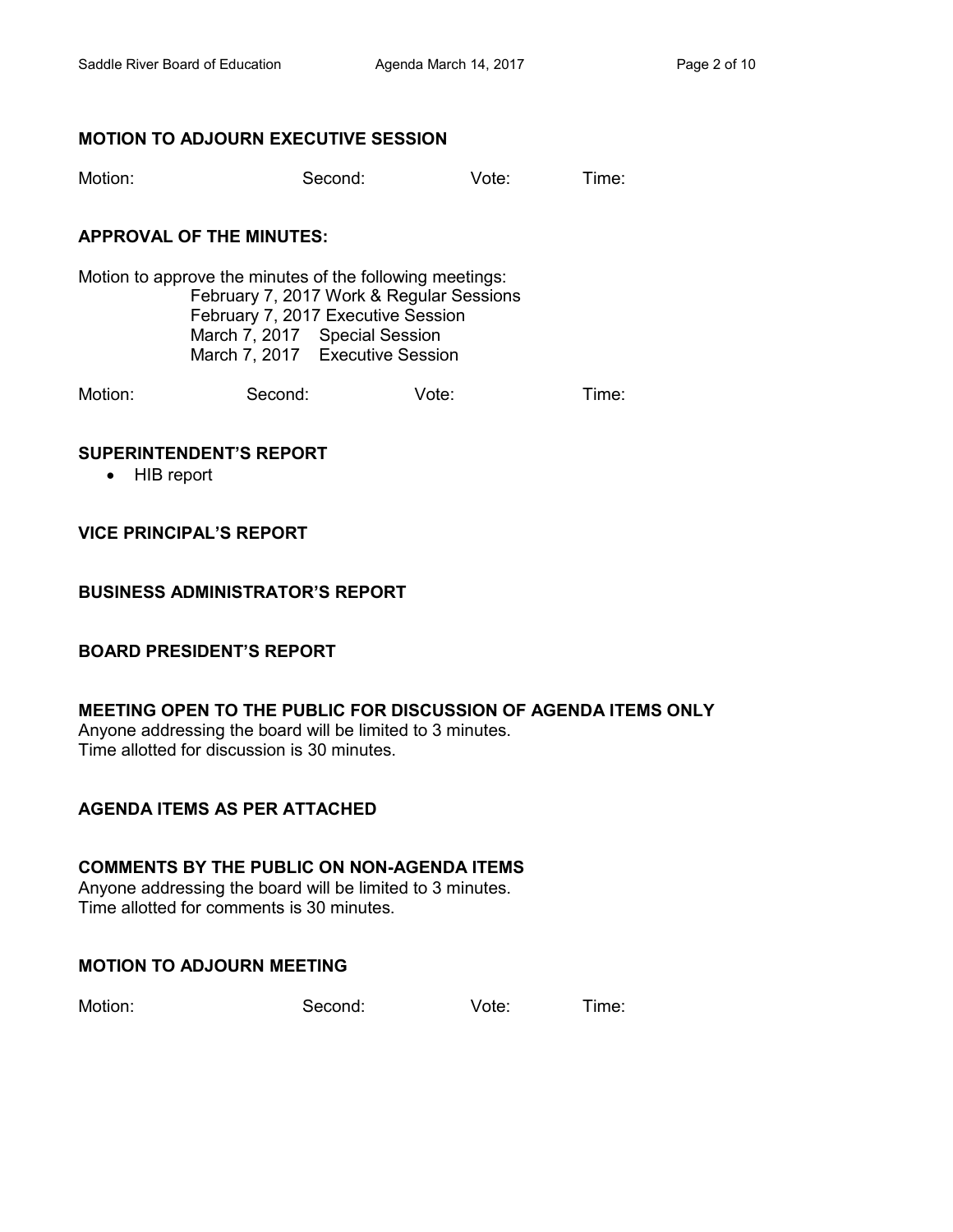#### **SADDLE RIVER BOARD OF EDUCATION TUESDAY, MARCH 14, 2017 RESOLUTIONS – SUMMARY**

## **ADMINISTRATION**

- A-921 Agreement Transportation Services Region 1/Mahwah Board of Education 2017-2018
- A-922 Transportation Services Agreement South Bergen Jointure Commission 2017-2018
- A-923 Fundraiser Wandell School Education Foundation

## **HUMAN RESOURCES**

- HR-1269 Kim Stipend Wandell Rec Spring Art Club
- HR-1270 Stipend School Play Monitors
- HR-1271 Club Positions

### **EDUCATION**

- E-874 NJ Child Assault Prevention Program (CAP)
- E-875 Field Trip Destination Additional 2016-2017
- E-876 Student Teaching Clinical Experience
- E-877 Teacher Field Experience
- E-878 Special Education Tuition Ridgewood Board of Education 2016-2017
- E-879 Non Resident Student 2016-2017
- E-880 Research Study Debra Strauss

#### **FINANCE**

- F-2504 Payment of Bills February & March 2017
- F-2505 Appropriation Transfers February 2017
- F-2506 Line Item Certification
- F-2507 Board Secretary Report –January 2017
- F-2508 Treasurer Report January 2017
- F-2509 Agreement Treasurer's & Board Secretary's Reports January 2017
- F-2510 Disposal Classroom Television Sets
- F-2511 2016-2017 Legal Costs Exceed Statewide Average
- F-2512 Maximum Travel & Expense Reimbursement
- F-2513 Transfer from Capital Outlay to Capital Reserve
- F-2514 Tentative Budget 2017-2018
- F-2515 Donation Wandell Home & School Association
- F-2516 Donation Rossakis Family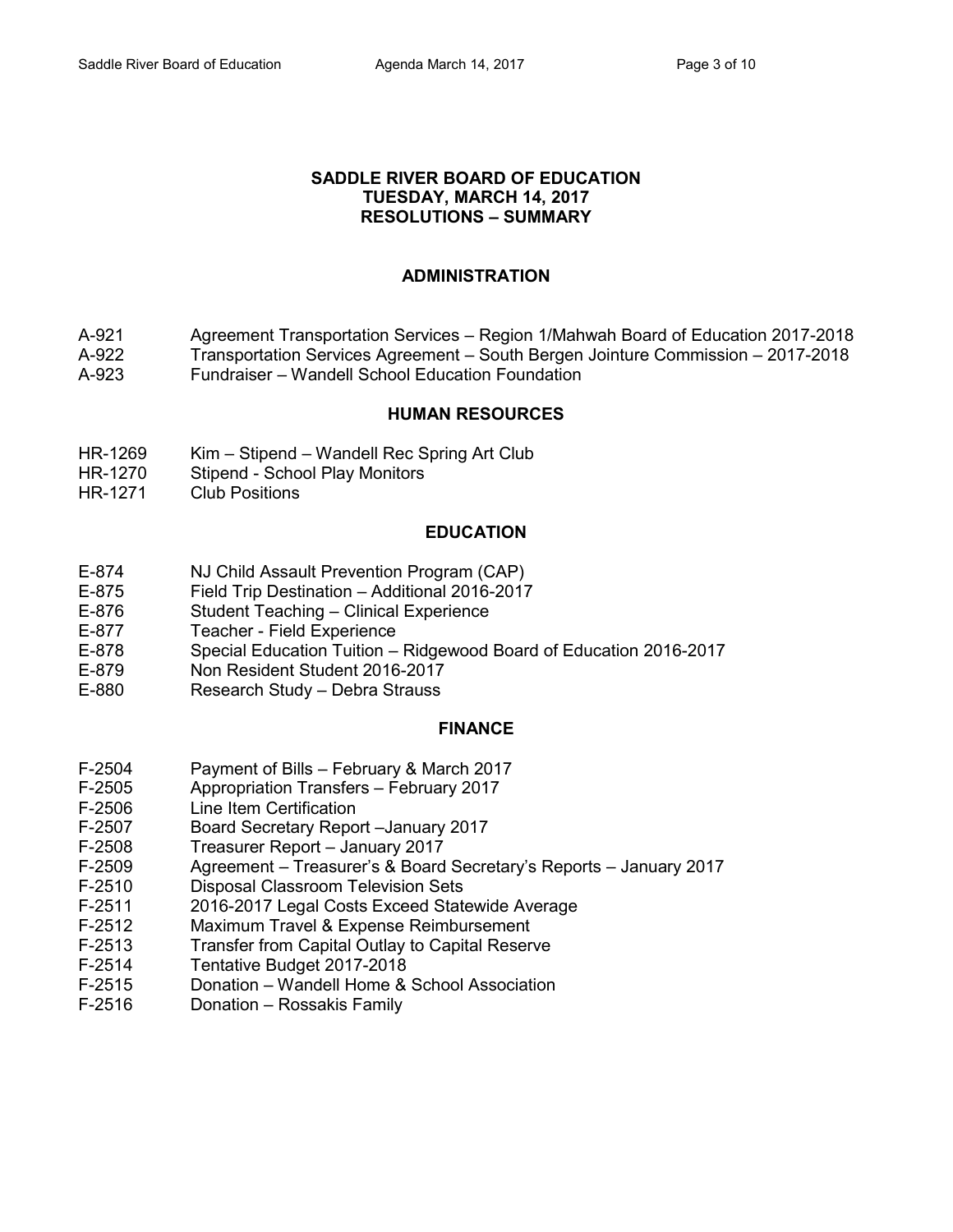# **ADMINISTRATION**

## **COMMITTEE REPORTS**

- **1.** Board Communications Committee
- **2.** Liaison: Ramsey Board of Education
- **3.** Liaison: Northern Highlands Board of Education
- **4.** Home & School Association
- **5.** New Jersey School Boards Association/NJSBA Legislative Committee
- **6.** Policy Committee
- **7.** Liaison to Mayor and Council
- **8.** Blue Ribbon Committee
- **9.** Ad Hoc Anniversary Committee
- **10.** Negotiations Committee

## **A-921 AGREEMENT TRANSPORTATION SERVICES – REGION 1/MAHWAH BOARD OF EDUCATION 2017-2018**

BE IT RESOLVED that the Saddle River Board of Education does herby approve an agreement with the Region 1/Mahwah Board of Education, a Coordinated Transportation Services Agency, for the purpose of transporting students in accordance with Chapter 53, P.L. 1997 for the 2017-2018 school year. The services to be provided include, but are not limited to, the coordinated transportation of public, nonpublic and special education students.

BE IT FURTHER RESOLVED, that the Saddle River Board of Education agrees to abide by the Transportation Services Agreement as published by the Region 1/Mahwah Board of Education and attached to this resolution.

### **A-922 TRANSPORTATION SERVICES AGREEMENT – SOUTH BERGEN JOINTURE COMMISSION 2017-2018**

BE IT RESOLVED that the Saddle River Board of Education does hereby approve an agreement with the South Bergen Jointure Commission, an approved Coordinated Transportation Services Agency, for the purposes of transporting students in accordance with Chapter 53, P.L. 1997 for the time period 2017- 2018 school year. The services to be provided include, but are not limited to, the Coordinated Transportation of nonpublic, out of district special education, vocational and summer programs.

BE IT FURTHER RESOLVED that the Saddle River Board of Education agrees to abide by the Transportation Services Agreement as published by the South Bergen Jointure Commission and attached to this resolution.

## **A-923 FUNDRAISER – WANDEL SCHOOL EDUCATION FOUNDATION**

BE IT RESOLVED to approve the fundraiser for the Wandell School Education Foundation entitled Tree of Knowledge, Leaf, Bird/Butterfly or Woodland Creature.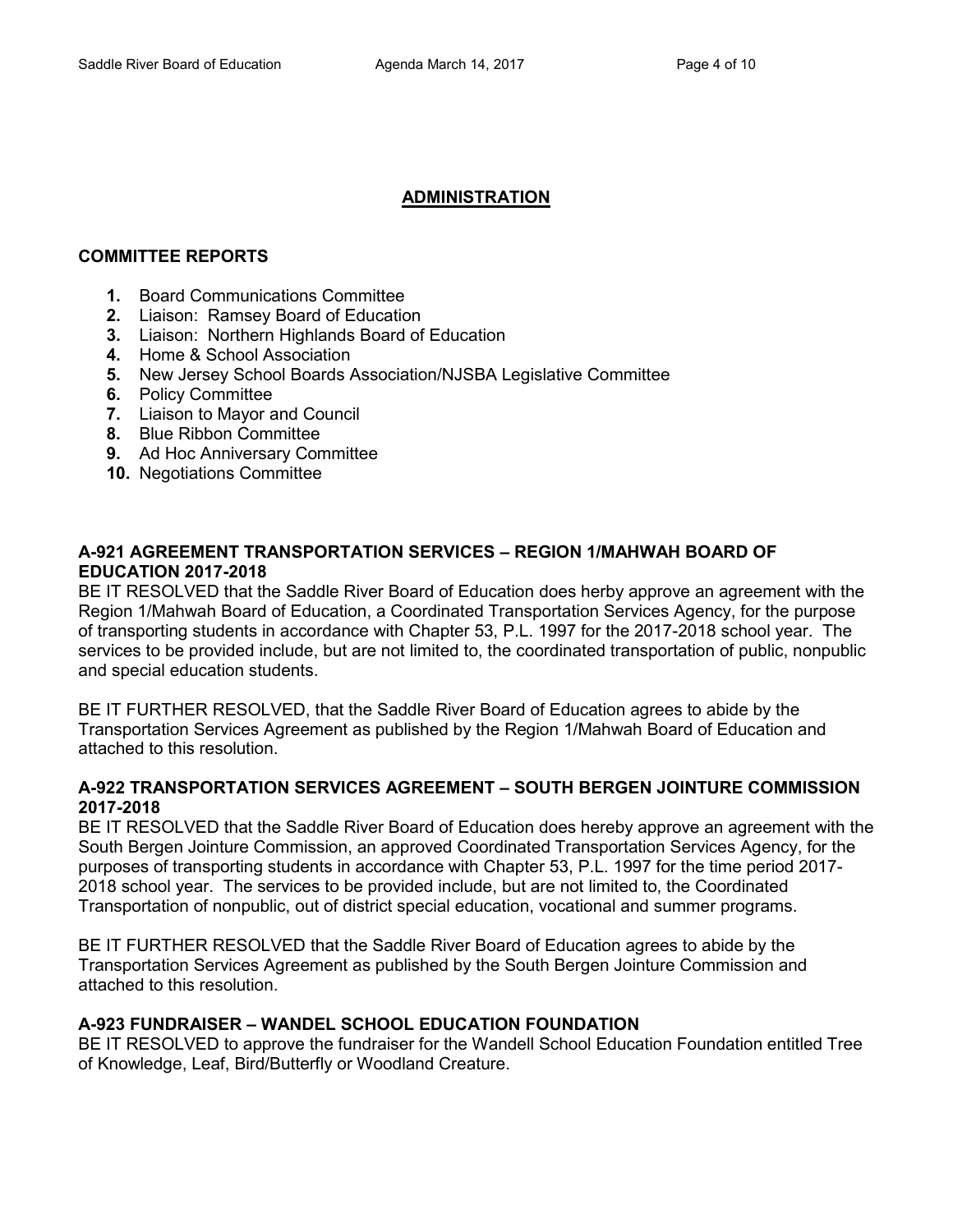### ALL ADMINISTRATION MOTIONS BUNDLED FOR SINGLE VOTE: Motion: Second: Comments:

Roll Call Vote: JC: PE: JL: TV: TW: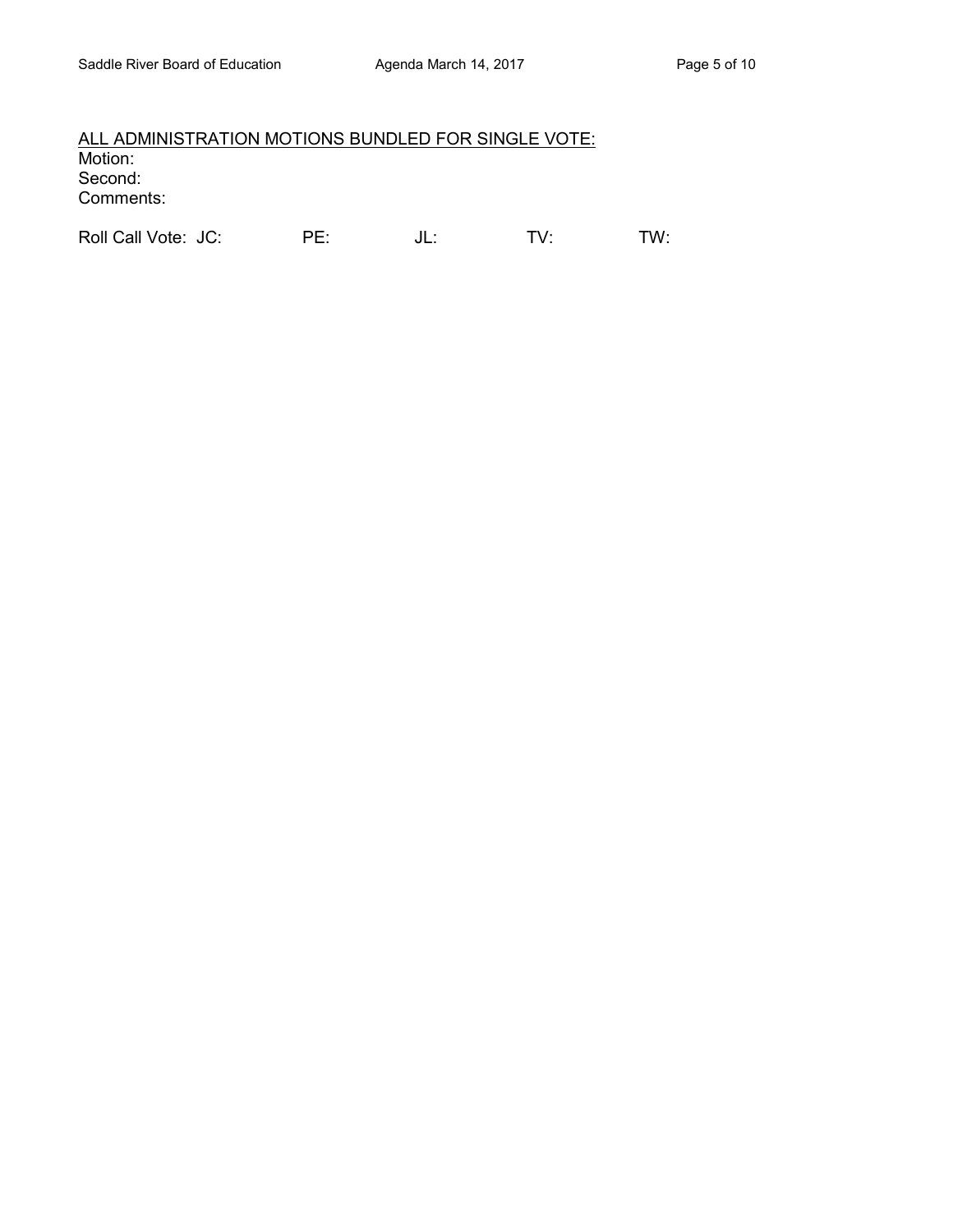## **HUMAN RESOURCES**

### **COMMITTEE REPORTS**

1. Superintendent Search

### **HR-1269 KIM – STIPEND – WANDELL REC SPRING ART CLUB**

BE IT RESOLVED that, upon recommendation of the Superintendent, the Saddle River Board of Education approves the stipend to Jung (Christina) Kim at the rate of \$235 per student from Wandell School Recreation Committee Funds for duties performed in connection with the Wandell Rec Spring Art Club.

### **HR-1270 STIPEND - SCHOOL PLAY MONITORS**

BE IT RESOLVED that upon the recommendation of the Interim Superintendent the Saddle River Board of Education approves stipends to the following staff as monitors for the school play at the SREA negotiated rate of \$84 per hour:

| Name              |                                                     | Amount |
|-------------------|-----------------------------------------------------|--------|
| Diana Festa       | 1 evening $\omega$ 2.5 hours $\omega$ \$84 per hour | \$210  |
| Roberta Kleinbard | 1 evening @ 2.5 hours @ \$84 per hour               | \$210  |
| Jeff Kresch       | 2 evening $@$ 2.5 hours $@$ \$84 per hour           | \$420  |
| TOTAL             |                                                     | \$840  |

### **HR-1271 CLUB POSITIONS**

BE IT RESOLVED, that the Saddle River Board of Education authorizes the Interim Superintendent/Principal to appoint candidates for the following positions as listed in G.A. Notice #'s 31 & 32 to be retroactively approved at the April 2017 Board Meeting:

- Stem Club
- Ecology Meets Technology Club

| ALL HUMAN RESOURCES MOTIONS BUNDLED FOR SINGLE VOTE: |     |      |  |
|------------------------------------------------------|-----|------|--|
| Motion:                                              |     |      |  |
| Second:                                              |     |      |  |
| Comments:                                            |     |      |  |
|                                                      |     |      |  |
| Roll Call Vote: JC:                                  | PF∙ | T∖/∙ |  |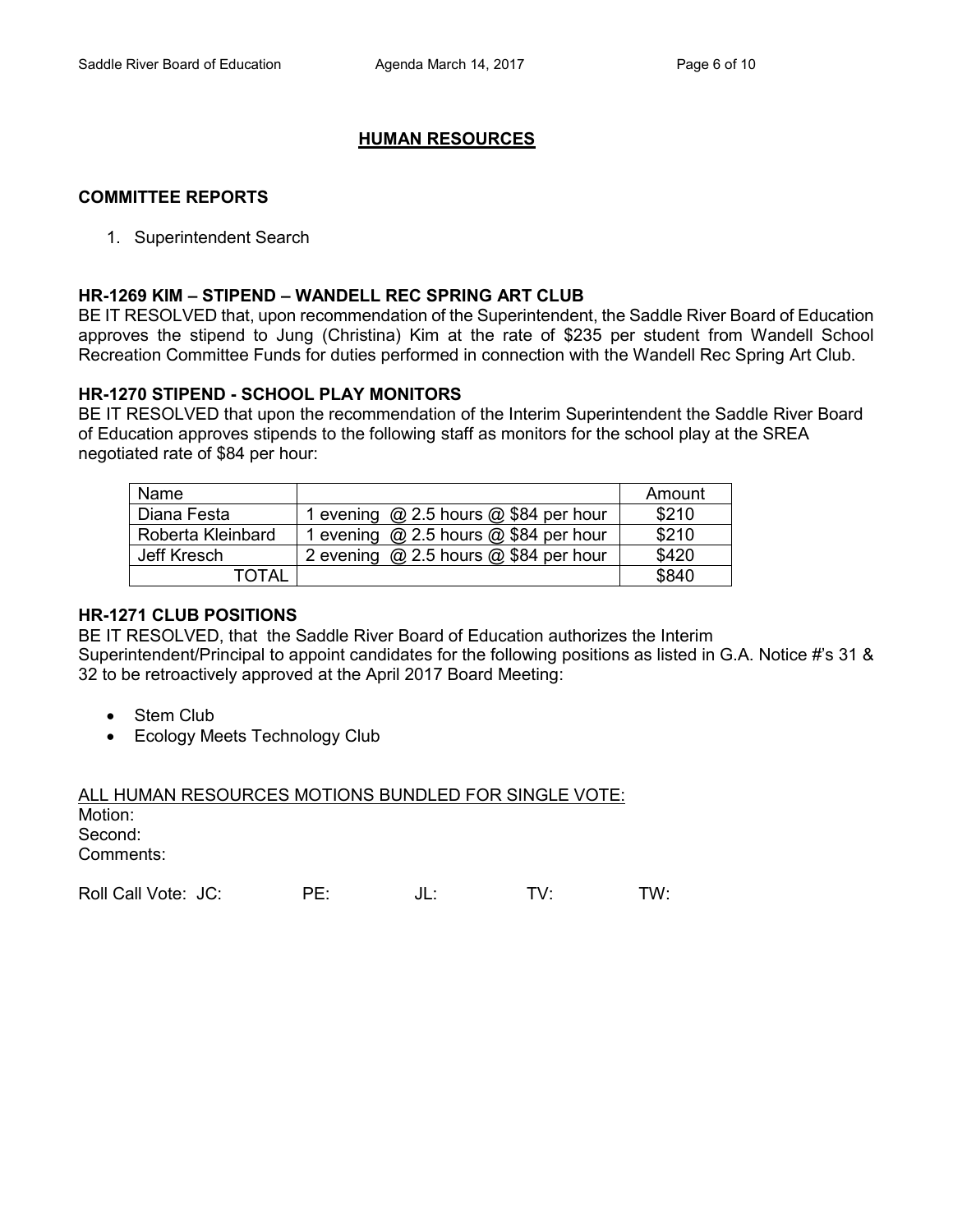# **EDUCATION**

# **COMMITTEE REPORTS**

- 1. Technology Committee
- 2. Curriculum Committee
- 3. Wandell School Recreation Committee
- 4. Health, Well-being, Safety and Transportation Committee

# **E-874 NJ CHILD ASSAULT PREVENTION PROGRAM (CAP)**

BE IT RESOLVED, that the Saddle River Board of Education approves the implementation of the NJ Child Assault Prevention Program (CAP) during the 2017-2018 school year to be presented to staff, parents and each classroom in grades PK-5, upon approval of grant application filed with the NJCAP State office.

# **E-875 FIELD TRIP DESTINATION – ADDITIONAL 2016-2017**

BE IT RESOLVED that the Saddle River Board of Education approves the additional field trip destination for the 2016-2017 school year as follows:

• Ramsey Cinema, Ramsey, NJ

# **E-876 STUDENT TEACHER – CLINICAL EXPERIENCE**

BE IT RESOLVED that the Saddle River Board of Education approves Madalyn Messina to complete her Student Teaching Clinical Experience at Wandell School through June 2017 as required by Felician University.

# **E-877 TEACHER – FIELD EXPERIENCE**

BE IT RESOLVED that the Saddle River Board of Education approves completion of Northern Highlands Tomorrow's Teacher Field Experience at Wandell School through May 2017 for the following:

- Maya Silberman
- Natalie Formento

# **E-878 SPECIAL EDUCATION TUITION - RIDGEWOOD BOARD OF EDUCATION 2016-2017**

BE IT RESOLVED, that the Saddle River Board of Education approves the payment to Ridgewood Board Education for tuition, related services and 1:1 aide for the 2016-2017 school year for a special education student as follows:

Student #A0020 **\$29,054.02** 

## **E-879 NON RESIDENT STUDENT 2016-2017**

BE IT RESOLVED, that the Saddle River Board of Education approves the acceptance of grade 1 nonresident student #10582 into the school district as of January 30, 2017 at the board approved rate of \$13,500 for the 2016-2017 school year (to be pro-rated) in accordance with Board Policy #5118.

# **E-880 RESEARCH STUDY – DEBRA STRAUSS**

BE IT RESOLVED, that the Saddle River Board of Education approves Debra Strauss to conduct her research study for her Seton Hall University Doctoral Dissertation titled "The Relationship Between Parents' Perception of School Climate and Their Inclination to Report a Bullying Incident to an Administrator."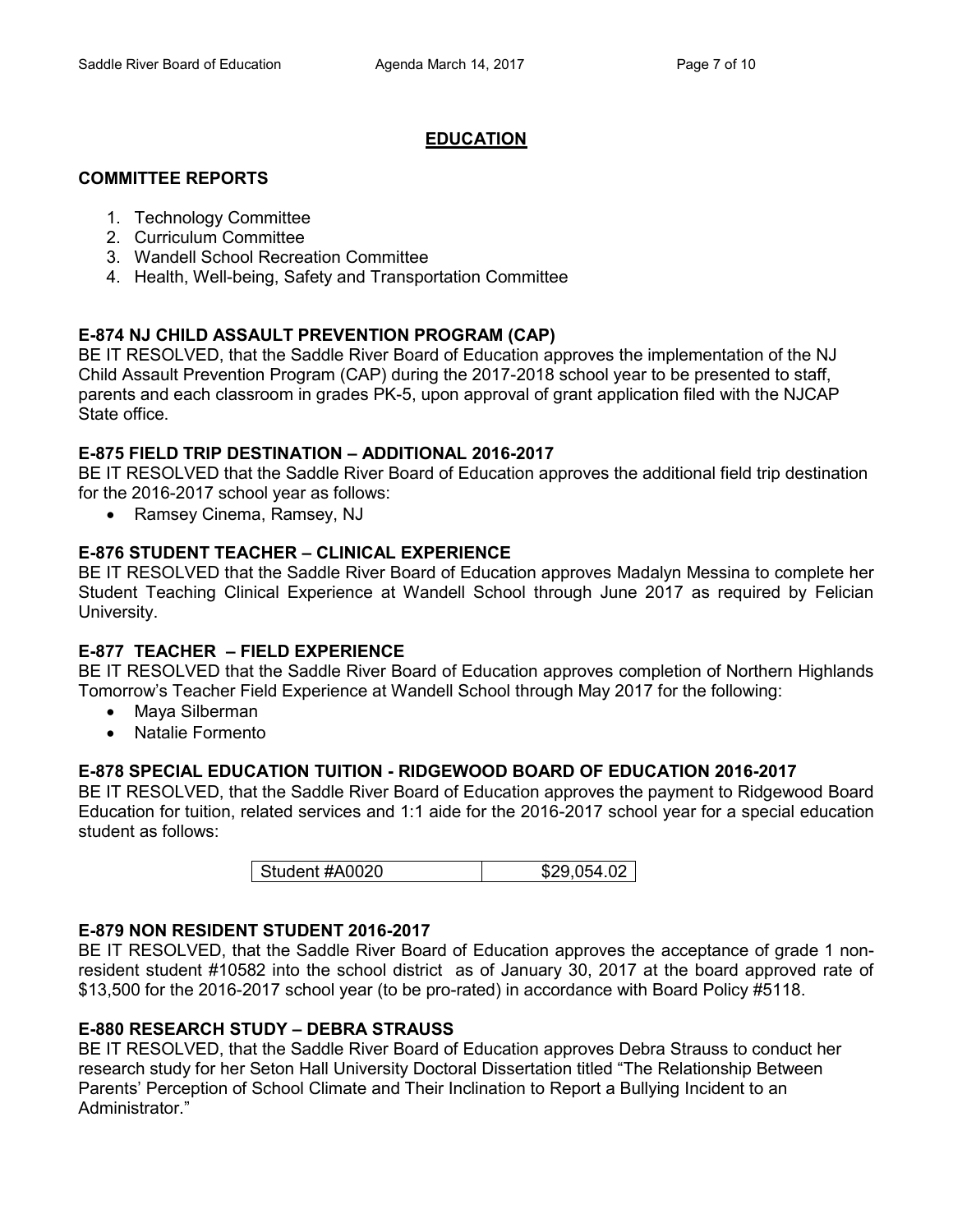# ALL EDUCATION MOTIONS BUNDLED FOR SINGLE VOTE: Motion: Second:

Comments:

Roll Call Vote: JC: PE: JL: TV: TW: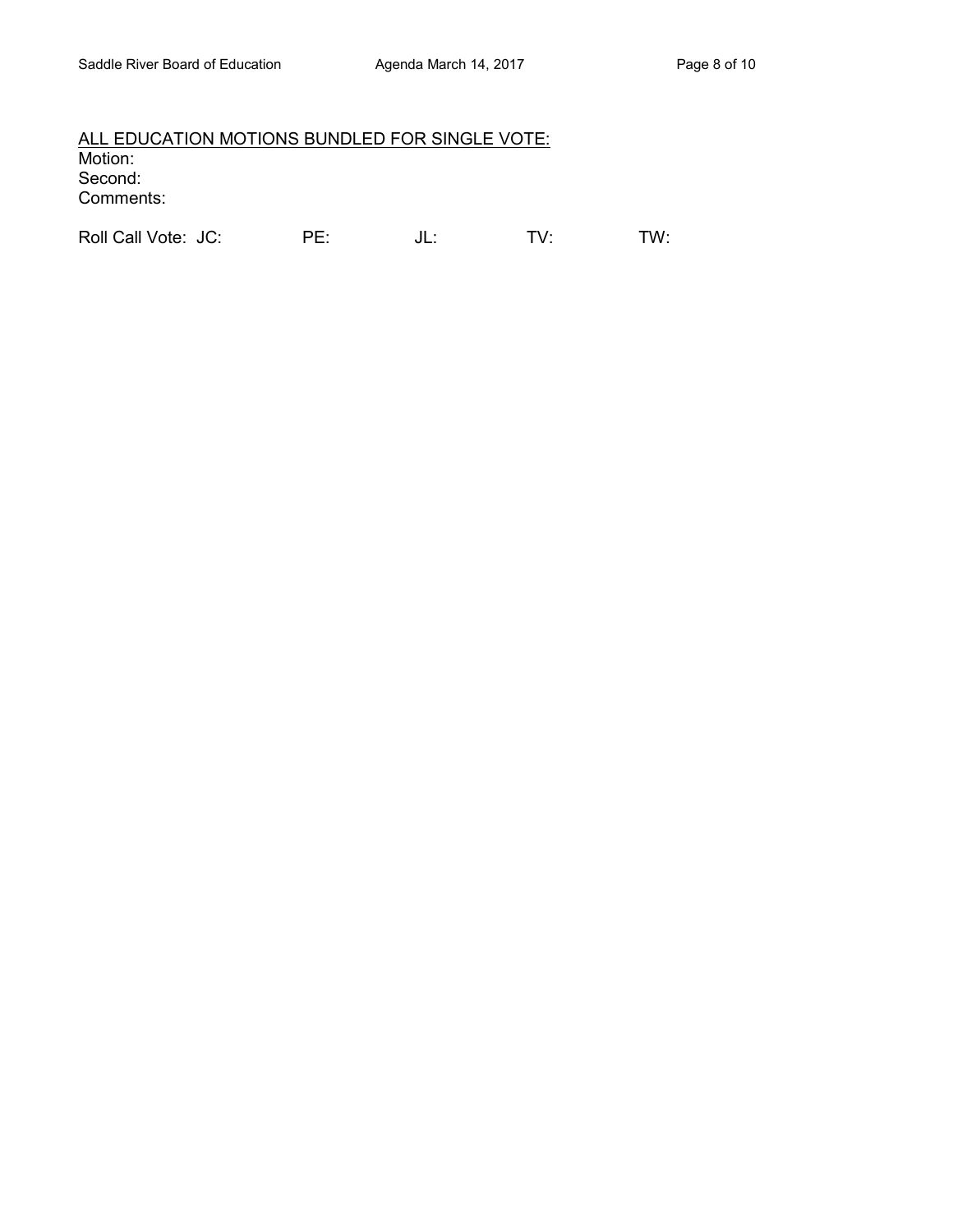#### **FINANCE**

### **COMMITTEE REPORTS**

- 1. Finance/Budget Committee
- 2. Renovation Committee

## **F-2504 PAYMENT OF BILLS – FEBUARY & MARCH 2017**

BE IT RESOLVED that the payment of bills as per the attached February & March 2017 Bills and Claims lists be approved.

### **F-2505 APPROPRIATION TRANSFERS – FEBRUARY 2017**

BE IT RESOLVED that the appropriation transfers for the month of February 2017 be approved as follows:

| Account #         |                               | From       |            |
|-------------------|-------------------------------|------------|------------|
| 11-000-230-530-42 | General Admin Services        | 750.00     |            |
| 11-000-230-890-42 | <b>General Admin Services</b> |            | 750.00     |
| 11-105-100-101-01 | <b>Pre K Salaries</b>         | 500.00     |            |
| 11-105-100-101-21 | <b>Pre K Salaries</b>         |            | 500.00     |
|                   |                               | \$1,250.00 | \$1,250.00 |

### **F-2506 LINE ITEM CERTIFICATION**

BE IT RESOLVED that in compliance with NJAC 6:20-2A-10(e) that the Board of Education certifies that no major account or fund has been over-expended and that as of this report, sufficient funds are available to meet the District's financial obligations for the remainder of the fiscal year.

## **F-2507 BOARD SECRETARY REPORT – JANUARY 2017**

BE IT RESOLVED that the attached Board Secretary Report for the month of January 2017 be approved.

## **F-2508 TREASURER REPORT – JANUARY 2017**

BE IT RESOLVED that the attached Report of the Treasurer for the month of January 2017 be approved.

## **F-2509 AGREEMENT–TREASURER'S & BOARD SECRETARY'S REPORT – JANUARY 2017**

BE IT RESOLVED that the Saddle River Board of Education states that the Report of the Treasurer of School Moneys and the Report of the Secretary of the Board of Education for the month of January 2017 are in agreement and on file in the Board Secretary's Office.

### **F-2510 DISPOSAL OF CLASSROOM TELEVISION SETS**

BE IT RESOLVED that the Saddle River Board of Education approves the disposal of classroom television sets in accordance with Policy #3260/3270.

## **F-2511 2016-2017 LEGAL COSTS EXCEED STATEWIDE AVERAGE**

BE IT RESOLVED that the Saddle River Board of Education recognizes the fact that budgeted district legal costs for 2016-2017, as of February 2017 have exceeded 130% of the statewide average as published in the 2016 Taxpayer Guide to Education Spending and that the district will adhere to Board Policy #3327 procedures to limit legal costs and designates the Superintendent as the person with authority to request services or advice from legal counsel.